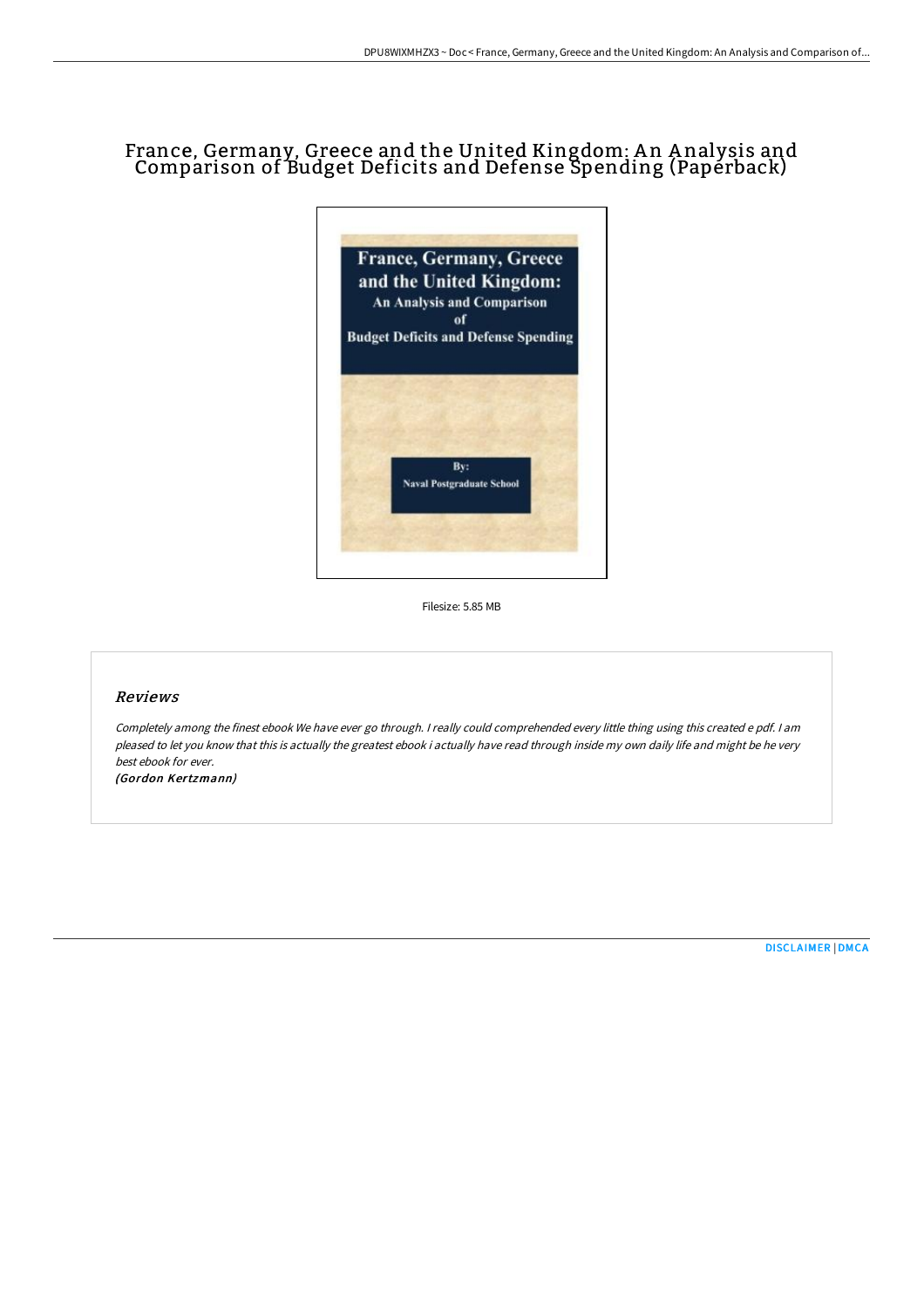## FRANCE, GERMANY, GREECE AND THE UNITED KINGDOM: AN ANALYSIS AND COMPARISON OF BUDGET DEFICITS AND DEFENSE SPENDING (PAPERBACK)



To save France, Germany, Greece and the United Kingdom: An Analysis and Comparison of Budget Deficits and Defense Spending (Paperback) PDF, make sure you refer to the button below and download the file or have accessibility to additional information which might be highly relevant to FRANCE, GERMANY, GREECE AND THE UNITED KINGDOM: AN ANALYSIS AND COMPARISON OF BUDGET DEFICITS AND DEFENSE SPENDING (PAPERBACK) ebook.

Createspace Independent Publishing Platform, United States, 2017. Paperback. Condition: New. Language: English . Brand New Book \*\*\*\*\* Print on Demand \*\*\*\*\*.This thesis documents findings on the relationship of government budget deficits and defense spending for France, Germany Greece, and the United Kingdom in detail and for NATO and OECD country collectives. The thesis topic is relevant, as many European countries are justifying their recent cuts in defense spending with high government budget deficits. The author looked at different data sources and metrics to graphically analyze the developments in government budget deficits and defense expenditures for the selected countries over a fifteen-year period and statistically analyze possible interactions between lagged budget deficits and defense expenditures for NATO and OECD country collectives. Six regression models were developed and applied to the country collectives with different time periods, from 1975 to 2009. A fixed effects regression analysis was used to determine the significance levels and the standard errors of the independent variables. The research method consisted of four activities: review of related research, analysis of government budget spending levels, analysis of defense spending levels, and graphical and statistical analysis of government budget deficit and defense spending relationship. The literature survey focused on data research, theories on government budget deficits and defense spending and the European Union s Stability and Growth Pact.

 $\mathbb{R}$ Read France, Germany, Greece and the United Kingdom: An Analysis and [Comparison](http://digilib.live/france-germany-greece-and-the-united-kingdom-an-.html) of Budget Deficits and Defense Spending (Paperback) Online

Download PDF France, Germany, Greece and the United Kingdom: An Analysis and Comparison of Budget Deficits and Defense Spending [\(Paperback\)](http://digilib.live/france-germany-greece-and-the-united-kingdom-an-.html)